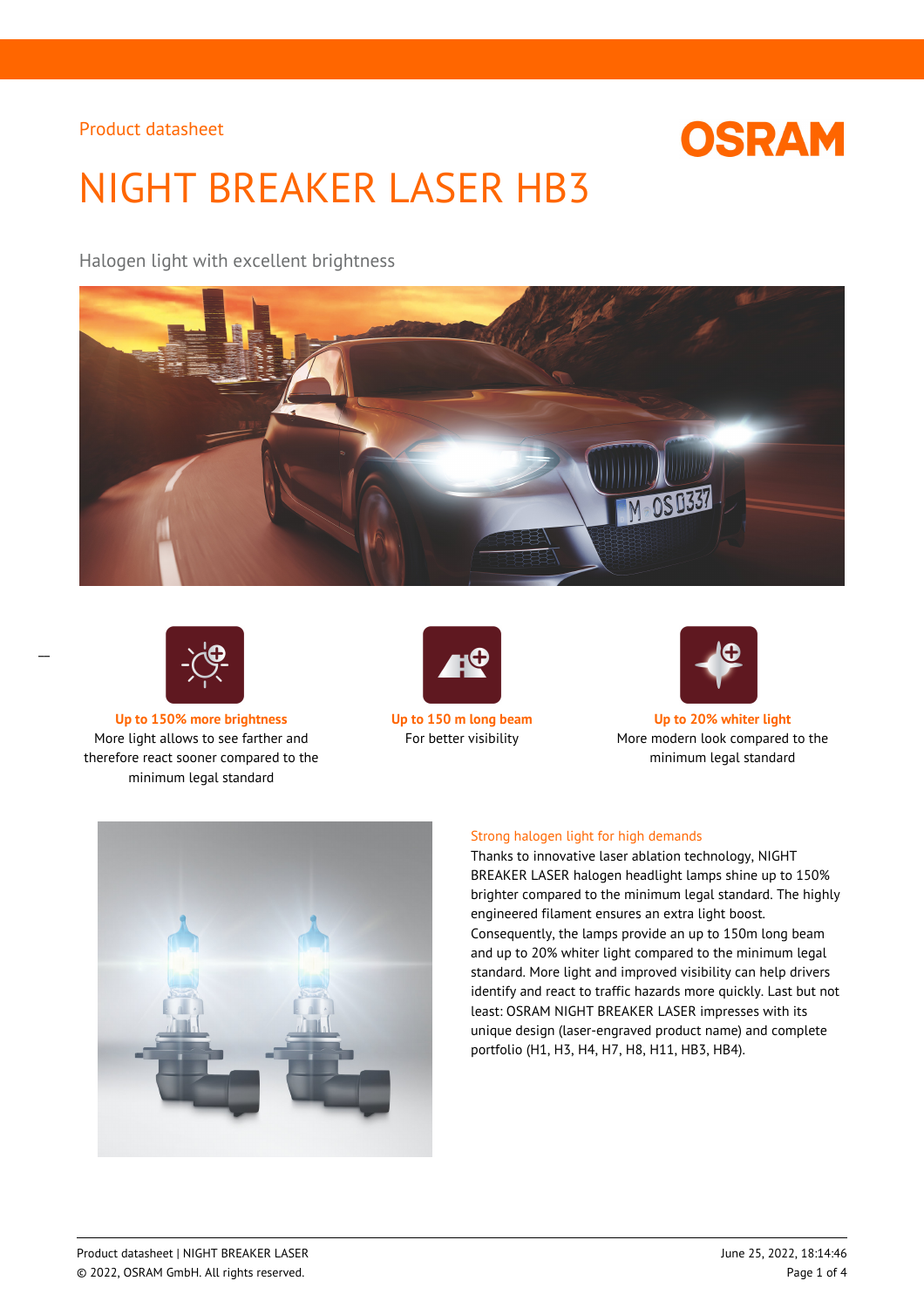#### Technical data

## **Product information**

| Order reference                             | 9005NL                 |
|---------------------------------------------|------------------------|
| Application (Category and Product specific) | Halogen headlight lamp |

## **Electrical data**

| Power input            | 73 W <sup>1</sup> |
|------------------------|-------------------|
| Nominal voltage        | 12.0 V            |
| <b>Nominal wattage</b> | 60.00 W           |
| <b>Test voltage</b>    | 13.2 V            |

1) Maximum

#### **Photometrical data**

| <b>Luminous flux</b>           | 1700 lm |
|--------------------------------|---------|
| <b>Luminous flux tolerance</b> | ±12%    |
| Color temperature              | 3200 K  |

## **Dimensions & weight**



| <b>Diameter</b>       | $12.0$ mm          |
|-----------------------|--------------------|
| <b>Product weight</b> | 21.00 <sub>q</sub> |
| Length                | 80.3 mm            |

## **Lifespan**

| Lifespan B3 | 110 h |
|-------------|-------|
| Lifespan Tc | 210 h |

# **Additional product data**

| Base (standard designation) | P <sub>20d</sub> |
|-----------------------------|------------------|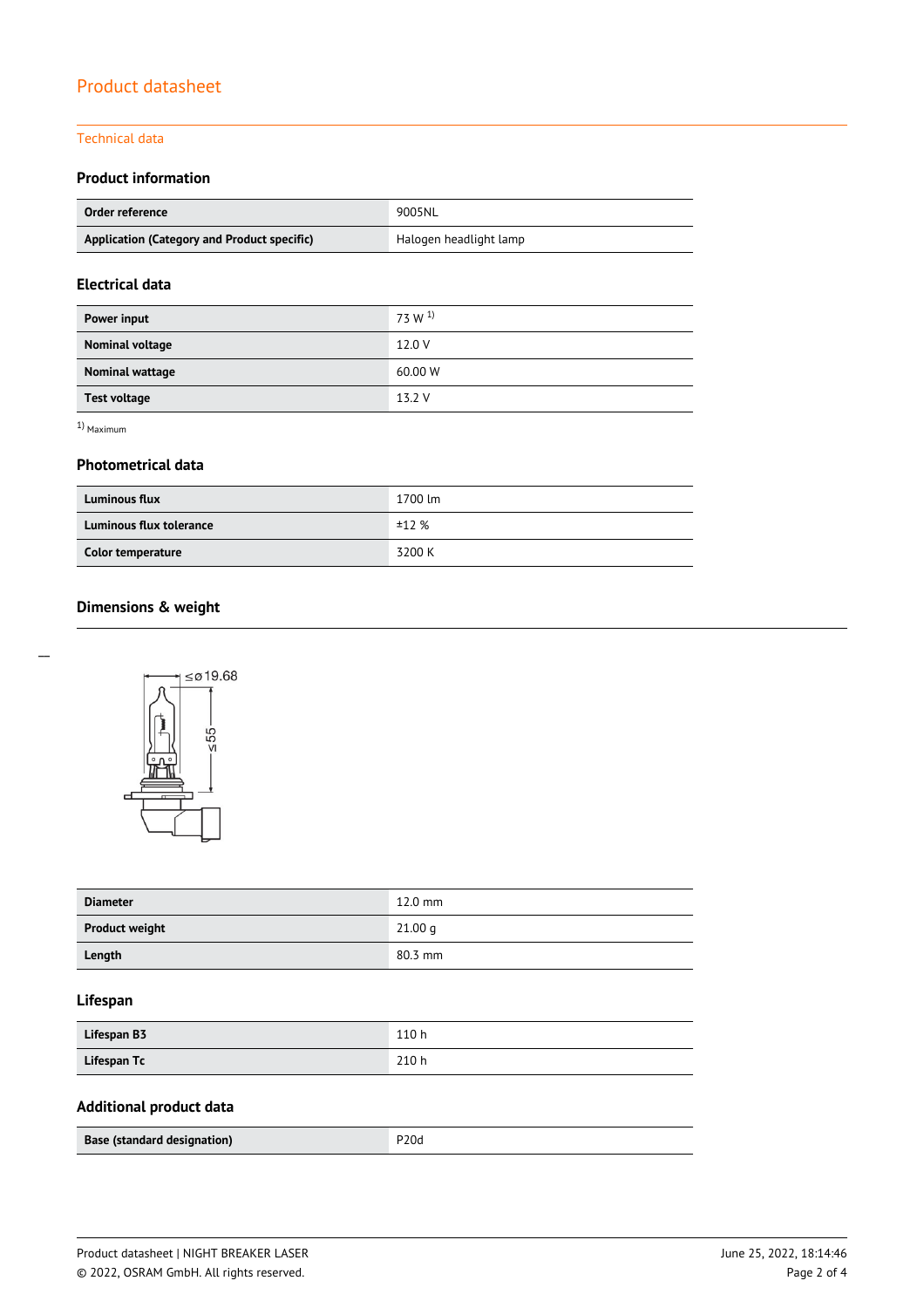#### **Capabilities**

| <b>Technology</b>                       | <b>HAL</b>      |
|-----------------------------------------|-----------------|
| Certificates & standards                |                 |
| <b>ECE category</b>                     | HB <sub>3</sub> |
| <b>Country specific categorizations</b> |                 |
| Order reference                         | 9005NL          |

### **Environmental information**

#### **Information according Art. 33 of EU Regulation (EC) 1907/2006 (REACh)**

| Date of Declaration               | 28-01-2022                                                                                                                                            |
|-----------------------------------|-------------------------------------------------------------------------------------------------------------------------------------------------------|
| <b>Primary Article Identifier</b> | 4052899999022   4052899992115   4052899992078<br>  4052899992054   4052899992030  <br>4052899998858   4052899577978   4062172114394<br>14052899992092 |
| Candidate List Substance 1        | No declarable substances contained                                                                                                                    |
| Declaration No. in SCIP database  | In work                                                                                                                                               |

#### Logistical Data

| <b>Product code</b> | <b>Product description</b> | Packaging unit<br>(Pieces/Unit) | <b>Dimensions (length</b><br>x width x height) | <b>Volume</b>        | <b>Gross weight</b> |
|---------------------|----------------------------|---------------------------------|------------------------------------------------|----------------------|---------------------|
| 4052899992115       | NIGHT BREAKER<br>LASER HB3 | Hard Cover Box                  | 114 mm $\times$ 48 mm $\times$<br>$106$ mm     | $0.58 \text{ dm}^3$  | 134.00 g            |
| 4062172060554       | NIGHT BREAKER<br>LASER HB3 | Shipping carton box<br>10       | 268 mm x 126 mm x<br>$125$ mm                  | 4.22 dm <sup>3</sup> | 755.00 g            |

The mentioned product code describes the smallest quantity unit which can be ordered. One shipping unit can contain one or more single products. When placing an order, for the quantity please enter single or multiples of a shipping unit.

#### Download Data

| <b>File</b>                                 |
|---------------------------------------------|
| 360 Degree Image<br>NIGHT BREAKER LASER HB3 |

#### **Legal advice**

Light output compared to the minimum ECE R112/R37 requirements